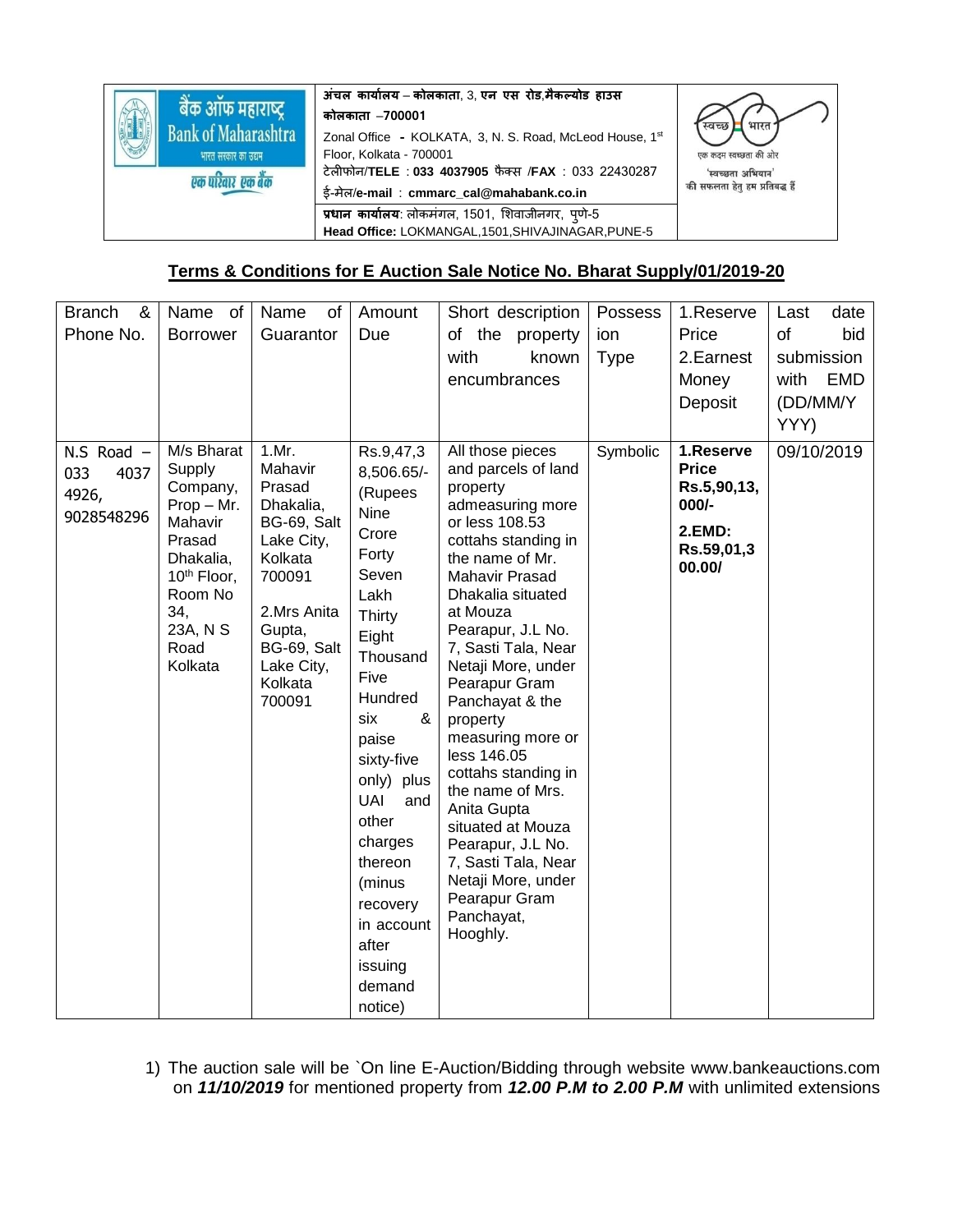of 5 minutes duration each. Bidders shall improve their offers in multiple of Rs.1,00,000.00/- (Rupees One Lakh Only) during online bidding for property/ies.

- 2) Bidders are advised to go through the website [www.bankofmaharashtra.co.in](http://www.bankofmaharashtra.co.in/) and  $e$ auction website www.bankeauctions.com for detailed terms and conditions of auction sale before submitting their bids and taking part in the E-auction sale proceedings.
- 3) Registration of Bidders with Auctioneer Company, M/S. C1 India Pvt. Ltd, Plot No.301, 1st Floor, Udyog Vihar, Phase-2, Gurgaon, Pin-122015 Tel: 0124-4302000, Mobile: Kingshu1 Ghosh +919836311889, Help Desk: 0124-4302000, E-Mail [–](mailto:–support@bankeauctions.com) [support@bankeauctions.com,](mailto:–support@bankeauctions.com) [kolkata@c1india.com](mailto:kolkata@c1india.com) at the web portal **[www.bankeauctions.com](http://www.bankeauctions.com/)** (service provider) for bidding in e-auction as per the requirement of the Auctioneer Company is essential.
- 4) Offer should be submitted online only in the prescribed format with relevant details, as available on the website from date of publication.
- 5) Intending bidder should hold a valid e-mail id. Interested bidders should have their own arrangements for internet service. Internet connectivity and other paraphernalia requirements shall have to be ensured by the bidders themselves.
- 6) Bidders staying abroad/NRIs/PIOs/Bidders holding dual citizenship must submit photo page of his/her valid Indian Passport.
- 7) All persons participating in the E Auction should submit sufficient and acceptable proof of their identity, residence address and copy of PAN/TAN cards etc. The bidders should upload scanned copies of PAN card and proof of residential address, while submitting e-tender. The bidders other than individuals should also upload proper mandate for e bidding.
- 8) Prospective bidders may avail online training from M/s C1 India Pvt. Ltd. Prior to the  $e$ auction. (Website: **[www.bankeauctions.com,](http://www.bankeauctions.com/)** Contact No, Tel: 0124-4302000, Mobile: Kingshuk Ghosh +919836311889 Help Desk: 0124-4302000, email -, [kolkata@c1india.com.](mailto:kolkata@c1india.com))
- 9) E-Auction is being held on "AS IS WHERE IS AND WHATEVER THERE IS BASIS" after taking physical possession of the property.
- 10) To the Best of knowledge and information of the Bank, there is no encumbrance on any property. However, the Bidder/s has to satisfy himself about the details of property before submitting their bids/taking part in e-auction sale proceedings. The bidder/ purchaser should make their own inquiries regarding any statutory liabilities, arrears of tax, claims etc. by themselves before making the bid. The Bank does not undertake any responsibility to procure any permission/license, NOC, etc. in respect of the property offered for sale or for any dues like outstanding water/service charges, transfer fees, electricity dues, dues of the Municipal Corporation/ local authority/ Cooperative Housing Society or any other dues, taxes, levies, fees, /transfer fees if any, in respect of and/or in relation to the sale of the said property. Successful bidder has to comply with the provisions of Income Tax regarding purchase of property & to pay the tax to the authorities as per applicable rates.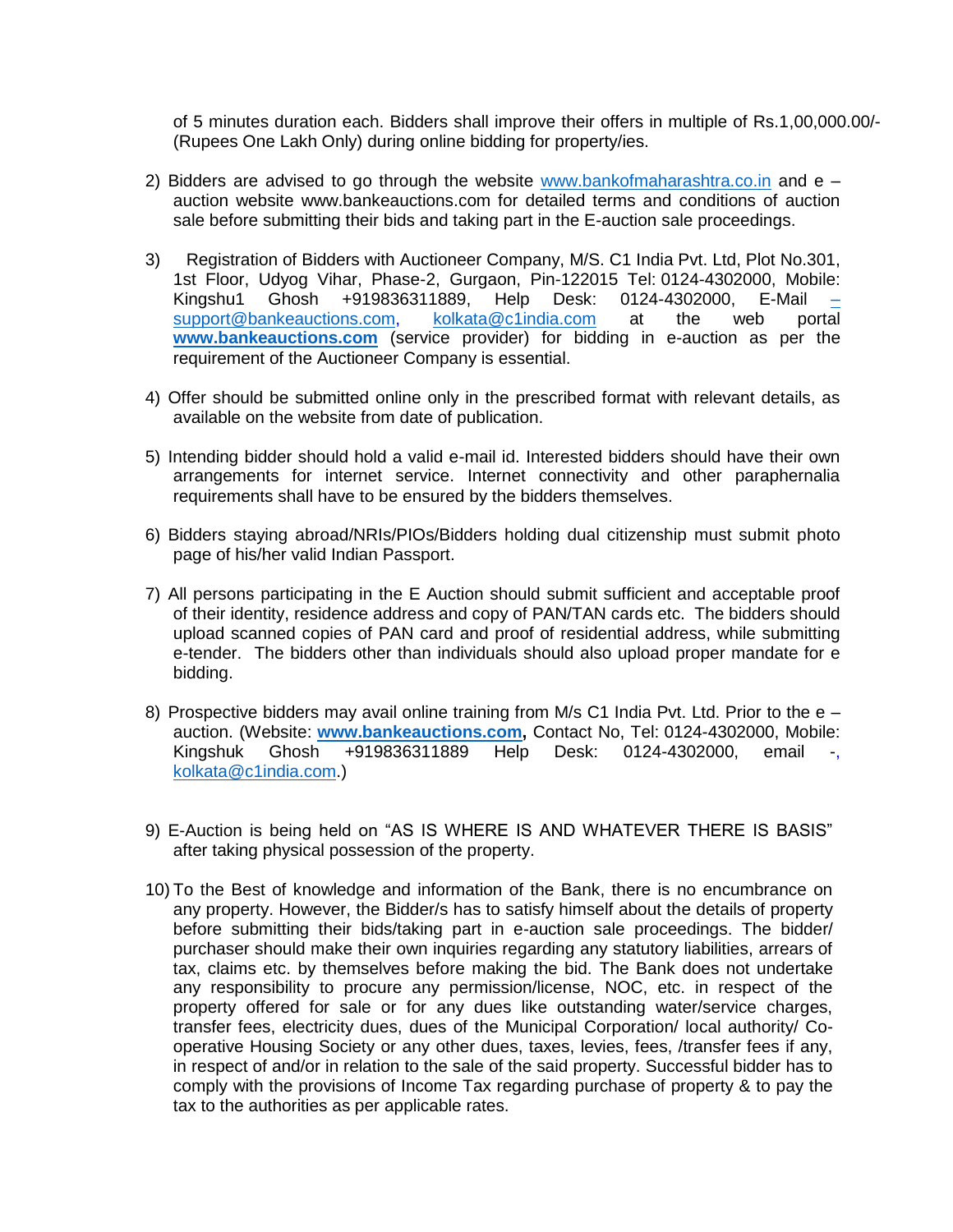- 11) The intending purchasers can inspect the property/ies with prior appointment at his/her own expenses on *03/10/2019* between *11.00 A.M to 5.00 P.M*. For prior appointment please contact **Branch Manager, N S Road Branch** on or before **03/10/2019**.
- 12) Earnest Money Deposit (EMD) shall be deposited through RTGS/NEFT/ to the credit of *Authorized Officer, BOM E-Auction deposit, Current Account No. 60136836726, with Bank of Maharashtra, N.S Road Branch, IFSC code: MAHB0000455* before submitting the tender online. The said EMD shall be adjusted towards final bid amount in the case of highest bidder. In respect of other/unsuccessful bidders the EMD will be refunded without interest through RTGS/NEFT to the account from which it is received.
- 13) A copy of the tender form along with the enclosures submitted online (also mentioning the UTR No. and the account number through which EMD is remitted) shall be forwarded to the Branch Manager, Bank of Maharashtra, Howrah Branch/Authorised Officer, Zonal Office, Kolkata Zone so as to reach on or before *09/10/2019*.
- 14) Bidders may give offers either for one or for all the properties. In case of offers for more than one property bidders will have to deposit the EMD for each property.
- 15) Highest bid will be provisionally accepted on "subject to approval" basis and the highest bidder shall not have any right/title over the property until the sale is confirmed by the Authorised Officer.
- 16) The successful bidder shall have to deposit 25% of the purchase amount (including Earnest Money already paid), immediately on closure of the e-auction sale proceedings on the same day or by the next day of E-auction sale in the mode stipulated in **clause 11** above. The balance of the bid amount shall have to be deposited on or before the fifteenth day of confirmation of Sale.
- 17) On confirmation of the sale by the Bank and compliance of the terms of payment, the Authorized officer shall issue a certificate of sale of the said property in favor of the successful bidder/purchaser in the form given in Appendix V to Enforcement of Security Interest Rules. The sale certificate shall be issued only in the same name in which the tender is submitted.
- 18) The successful bidder would bear all the charges/fees payable for conveyance such as stamp duty, registration fee or any other cost as applicable as per the law. All statutory/non-statutory dues, taxes, rates, assessments, charges fees etc. will be the responsibility of the successful bidder only.
- 19) In the event of any default in payment of any of the amounts, or if the sale is not completed by reason of any default on the part of the successful bidder, the Bank shall be entitled to forfeit all the monies till then paid by the successful bidder and put up the property in question for resale/disposal in its absolute discretion, and the defaulting successful bidder shall forfeit all claim to the property or to any part of the sum for which it may be subsequently sold.
- 20) The Bank has the absolute right and discretion to accept or reject any bid or adjourn / postpone / cancel the sale / modify any terms and conditions of the sale without any prior notice and assigning any reason.